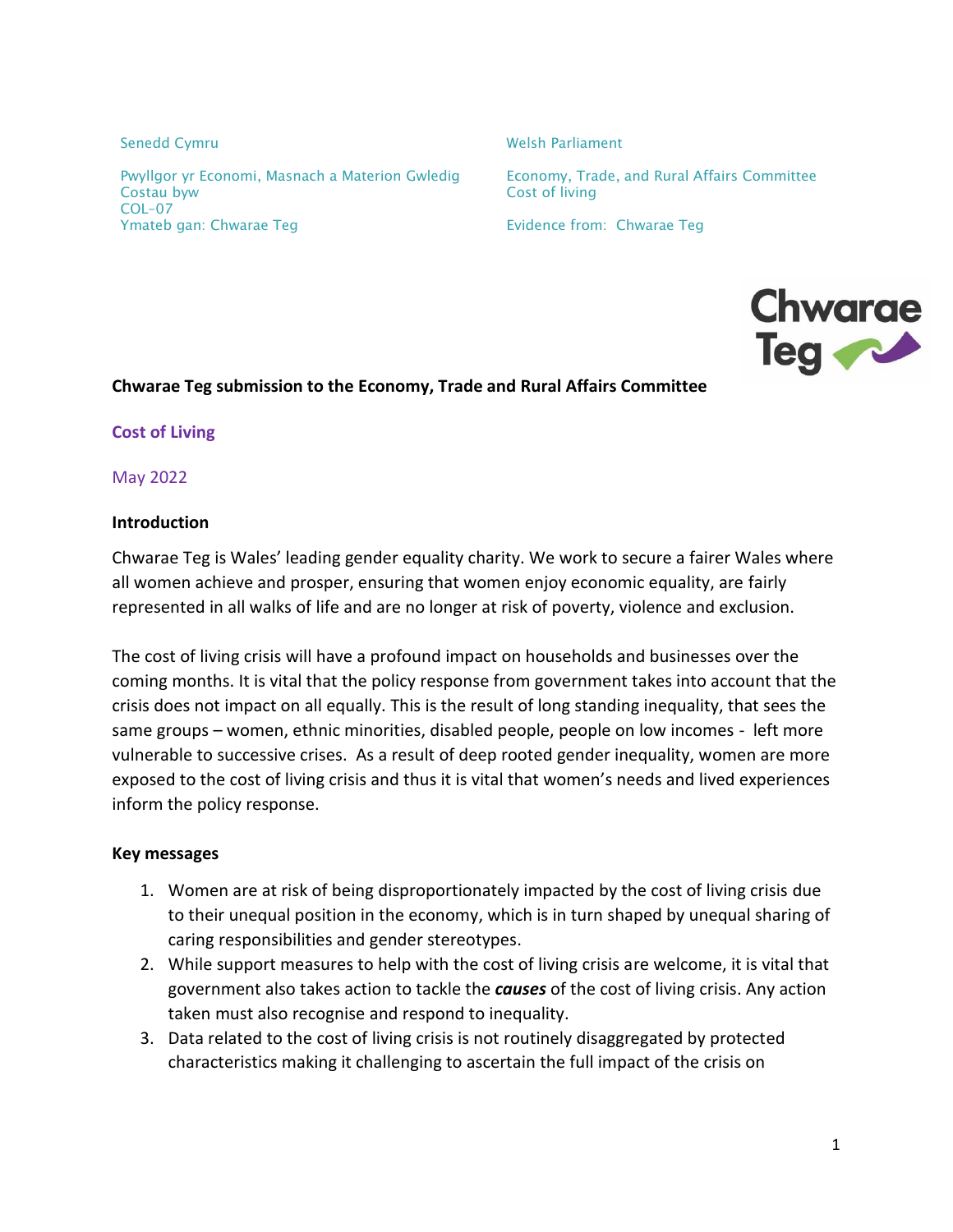particular groups. Measures related to poverty levels, debt and deprivation should be disaggregated by gender as a matter of routine.

# **Detailed Response**

**1. What are the likely economic impacts of the cost-of-living crunch? How are cost of living pressures affecting the workforce, and how are different groups within the workforce being affected?**

## **Women in the economy**

- 1.1. Women's continued unequal position in the economy puts them at greater risk of being negatively impacted by the cost of living crisis. Current available data from the ONS reveals that 73% of women have seen an increase in their cost of living.<sup>1</sup>
- 1.2. This economic inequality presents itself in multiple way but two areas critically important to the cost of living crisis are women's positions in the workforce and their increased risk of poverty.
- 1.3. Overall economic inequality between women and men is caused by a multitude of factors. Existing economic structures and norms create and reproduce inequality, with both paid and unpaid work of women being undervalued.
- 1.4. Regarding the workplace, the type and quality of work held by women makes achieving genuine gender equality a challenge, and leaves women more vulnerable to the negative impacts of the cost of living crisis.
	- 1.4.1. Wales' gender pay gap in 2021 stood at  $12.3\%$ .<sup>2</sup>
	- 1.4.2. Women are more likely to be in part-time work with 37.3% of women working part-time hours compared to 11.4% of men.<sup>3</sup>
	- 1.4.3. Women are more likely to be on insecure contracts and employed in roles where lower pay is commonplace.<sup>4</sup>

 $\overline{\phantom{a}}$ 

<sup>1</sup> ONS, 2022. *Impact of increased cost of living on adults across Great Britain*. Available from: [https://www.ons.gov.uk/peoplepopulationandcommunity/personalandhouseholdfinances/expenditure/datasets/i](https://www.ons.gov.uk/peoplepopulationandcommunity/personalandhouseholdfinances/expenditure/datasets/impactofincreasedcostoflivingonadultsacrossgreatbritain) [mpactofincreasedcostoflivingonadultsacrossgreatbritain](https://www.ons.gov.uk/peoplepopulationandcommunity/personalandhouseholdfinances/expenditure/datasets/impactofincreasedcostoflivingonadultsacrossgreatbritain)

<sup>2</sup> Chwarae Teg, 2022. *State of the Nation 2022*

 $3$ lbid

<sup>4</sup> Ibid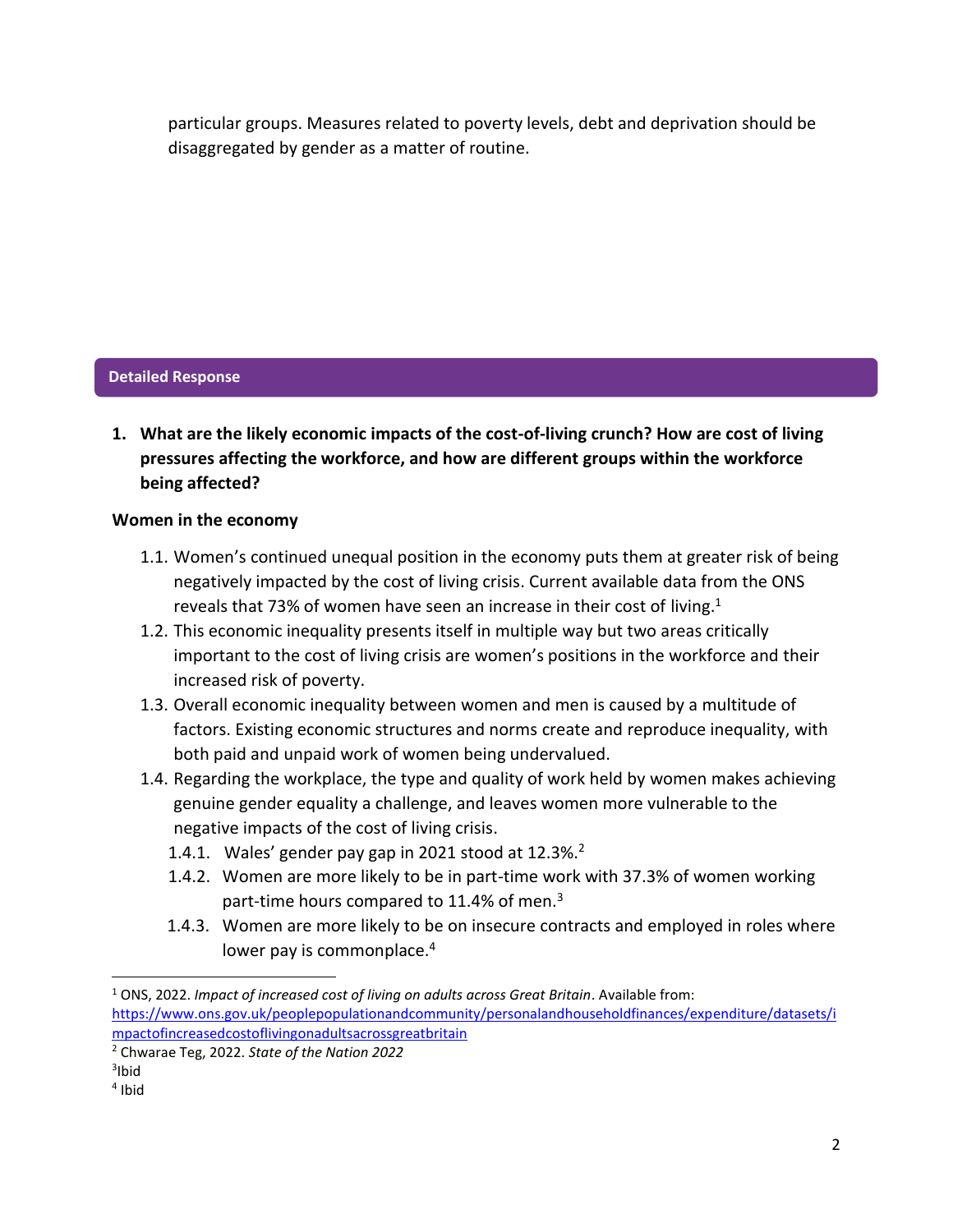- 1.5. In many cases, even when the option to take on more hours at work is available, women are unable to do so, due to either the cost of additional childcare or the need for them to cover caring responsibilities themselves. Research has shown that this issue is even more acute for women who are single parents. $5$
- 1.6. In many cases women are the second earner in a household. This income has been shown to be vital to lift a household above the poverty threshold and provides women with an independent source of income.<sup>6</sup> Any external pressures on this income  $-$  such as the cost of living crisis – therefore risks pushing more households into poverty.
- 1.7. Women are also more likely than men to be economically inactive. Data reveals that 27.6% of women are economically inactive compared to 21.6% of men. 24.1% of economically inactive women cite looking after the family/ home as the reason for their economic inactivity.<sup>7</sup> Economically inactive women are inevitably more exposed to the full impact of the cost of living crisis.
- 1.8. This inequality in our economy not only impacts individuals but our economic performance. Analysis carried out in 2018 suggested that £13.6bn could be added to Wales' economy as a result of gender equality in the labour market.<sup>8</sup> The cost of living crisis will be shaped by existing inequality and may further entrench this inequality, which will not only result in greater hardship for women and many other disadvantaged groups, but will hold back Wales' economic recovery.

## **Budgeting**

- 1.9. In many households, especially low-income ones, women are responsible for budgeting. Budgets are often managed to the penny to ensure that all costs are met.
- 1.1. Research conducted in 2019 documents how when money was tight women frequently go without in order to provide for children. This includes basic toiletries, food, and heating.<sup>9</sup> A number of women noted that they only bought clothes out of necessity and went without haircuts.<sup>10</sup>
- 1.2. Unexpected costs impact on women's budgeting, with many low-income households unable to cover unexpected expenditure. Statistics from the ONS reveal that 29% of households would be unable to afford an unexpected expense of  $E850.^{11}$

 $\overline{\phantom{a}}$ <sup>5</sup> Chwarae Teg, 2019. *Trapped: Poverty amongst women in Wales today*

<sup>&</sup>lt;sup>6</sup> Ibid

<sup>7</sup> Chwarae Teg, 2022. *State of the Nation*

<sup>8</sup> Chwarae Teg (2018) *The Economic Value of Gender Equality* 

<sup>&</sup>lt;sup>9</sup> Ibid

<sup>10</sup> Chwarae Teg (2019) *Trapped: Poverty amongst women in Wales today*

<sup>11</sup> ONS, 2022. *Impact of increased cost of living on adults across Great Britain*. Available from: [https://www.ons.gov.uk/peoplepopulationandcommunity/personalandhouseholdfinances/expenditure/datasets/i](https://www.ons.gov.uk/peoplepopulationandcommunity/personalandhouseholdfinances/expenditure/datasets/impactofincreasedcostoflivingonadultsacrossgreatbritain) [mpactofincreasedcostoflivingonadultsacrossgreatbritain](https://www.ons.gov.uk/peoplepopulationandcommunity/personalandhouseholdfinances/expenditure/datasets/impactofincreasedcostoflivingonadultsacrossgreatbritain)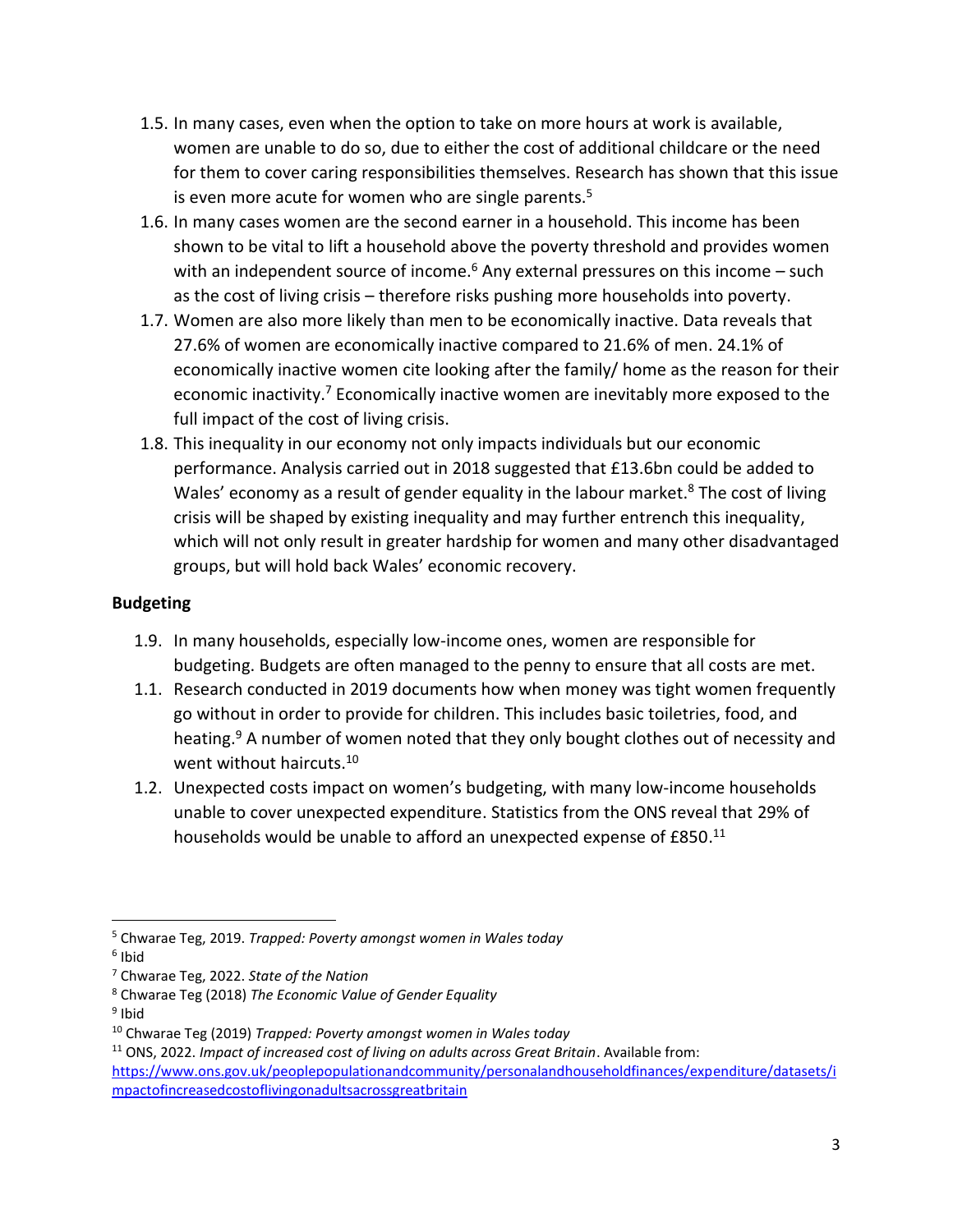- 1.3. In times when women need to borrow, they are more likely to borrow from family and friends, rather than formal lenders. $12$ 
	- 1.3.1. The fact that women borrow money on a more informal basis makes it much harder to understand indebtedness amongst women as a whole.
	- 1.3.2. Data from the ONS reveals that 14% of women are borrowing money from family and friends in order to help cover the rising cost of living.<sup>13</sup>

## **Poverty**

 $\overline{\phantom{a}}$ 

- 1.4. Rates of poverty remain stubbornly high in Wales. Women's risk of poverty is linked to their position within the labour market and households. Women continue to be at a greater risk of falling into poverty, and their risks and experiences of poverty often differ to that of men.
	- 1.4.1. Data shows that single parents are the groups which is most at risk of living in poverty. 46% of single parent households are living in relative income poverty.
	- 1.4.2. The vast majority of single parent households around 85% are women.<sup>14</sup>
- 1.5. Evidence shows that not all household resources are pooled which makes ascertaining a full picture of women's poverty in Wales a challenge, as poverty is currently measured at a household level.
- 1.6. In order to tackle the full impacts of the cost of living crisis, it is vital that policy makers understand how the crisis impacts different groups in order to ensure that policy initiatives provide the right solutions for everyone. Solving the data issues around poverty is therefore more important than ever.
- **2. How are cost of living challenges impacting upon businesses and economic sectors, and how are businesses responding to these?**
	- 2.1. Costs incurred by businesses in the process of delivering services are increasingly likely to be passed on to consumers. We are concerned that the cost of living crisis will disproportionately cause an increase in the cost of services used and needed by women.

<sup>12</sup> Chwarae Teg (2019) *Trapped: Poverty amongst women in Wales today*

<sup>13</sup> ONS, 2022. *Impact of increased cost of living on adults across Great Britain*. Available from: [https://www.ons.gov.uk/peoplepopulationandcommunity/personalandhouseholdfinances/expenditure/datasets/i](https://www.ons.gov.uk/peoplepopulationandcommunity/personalandhouseholdfinances/expenditure/datasets/impactofincreasedcostoflivingonadultsacrossgreatbritain) [mpactofincreasedcostoflivingonadultsacrossgreatbritain](https://www.ons.gov.uk/peoplepopulationandcommunity/personalandhouseholdfinances/expenditure/datasets/impactofincreasedcostoflivingonadultsacrossgreatbritain)

<sup>14</sup> ONS, 2022. *Families and households*. Available from: [https://www.ons.gov.uk/peoplepopulationandcommunity/birthsdeathsandmarriages/families/datasets/familiesan](https://www.ons.gov.uk/peoplepopulationandcommunity/birthsdeathsandmarriages/families/datasets/familiesandhouseholdsfamiliesandhouseholds) [dhouseholdsfamiliesandhouseholds](https://www.ons.gov.uk/peoplepopulationandcommunity/birthsdeathsandmarriages/families/datasets/familiesandhouseholdsfamiliesandhouseholds)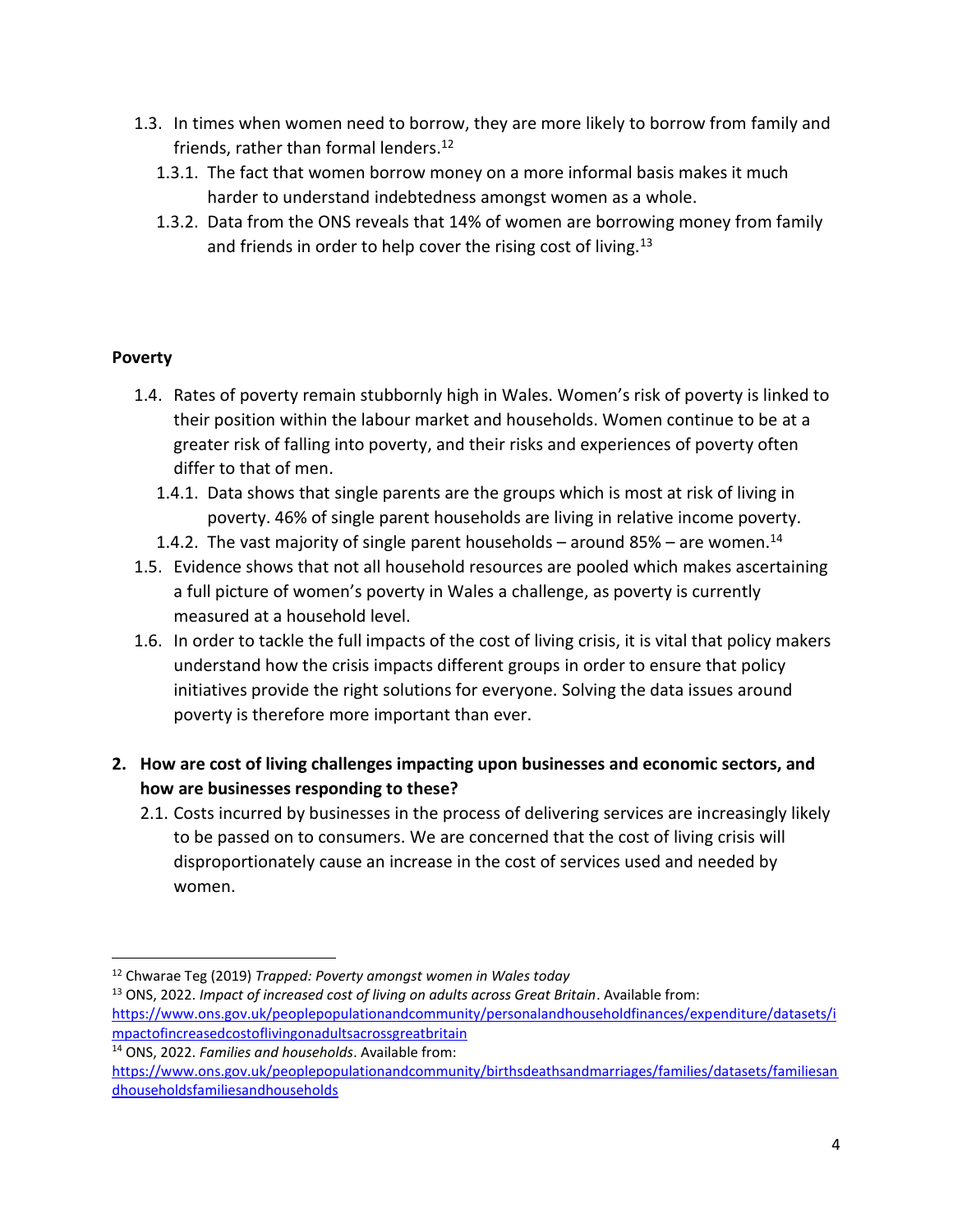- 2.2. We know that affordable and accessible childcare is vital to achieving gender equality. Many parents are currently unable to afford childcare which impacts on women's ability to enter and progress in work.
- 2.3. The current cost of childcare is prohibitive for many who are not eligible for subsidised provision. Full-time childcare in Wales for children under two costs £227.64 per week.<sup>15</sup> Women's average weekly income in Wales is £380, meaning that full-time childcare takes up 60% of their income.<sup>16</sup>
- 2.4. It is vital that the cost of childcare does not increase further as a consequence of the cost of living crisis as any increase will disproportionately impact women and force many into deciding whether they can afford to work.
- **3. How effective are the support measures that the Welsh and UK governments have put in place, and what further support might be needed over the coming months?**
	- 3.1. Although support for managing the cost of living crisis from both Welsh and UK governments is welcome, we believe there is more that can be done.
	- 3.2. Government must do more to address the causes of the cost of living crisis as well as providing support with the impacts of the crisis.
	- 3.3. It is questionable whether support measures such as the recent council tax rebate for households in council tax bands A-D are reaching those most in need of support. The payment of council tax rebate assumes that resources are shared equally within a household but as highlighted previously, this is not always the case.
	- 3.4. As we have highlighted previously, the current social security system does not provide the safety net it is supposed to. $17$  Universal Credit continues to have a number of issues from an gender equality perspective, from the lack of a work allowance for second earners to payment to a single person within a household and payment in arrears for childcare support.
		- 3.4.1. In Wales 54.5% of Universal Credit claimants are women. Women are also more likely than men to be in receipt of Universal Credit and in work - 43% of women claimants are in work compared to 34% of men.
		- 3.4.2. The UK Government should urgently reinstate the £20 uplift to Universal Credit to help those most in need.
		- 3.4.3. Recent research from the Bevan Foundation has also highlighted the impact of the continued rollout of Universal Credit on Welsh households. 160,000 Welsh households are due to be migrated onto Universal Credit by the end of 2024 presenting the UK Government with a major logistical challenge.

 $\overline{a}$ 

<sup>15</sup> Coram Family and Childcare (2021) *Childcare Survey 2021*

<sup>16</sup> ONS, 2021 *Annual Survey of Hours and Earnings 2021 Provisional results* Accessed via Nomis 27.10.21

<sup>17</sup> Chwarae Teg (2022) *State of the Nation 2022*; Chwarae Teg (2021) *Manifesto for a Gender Equal Wales*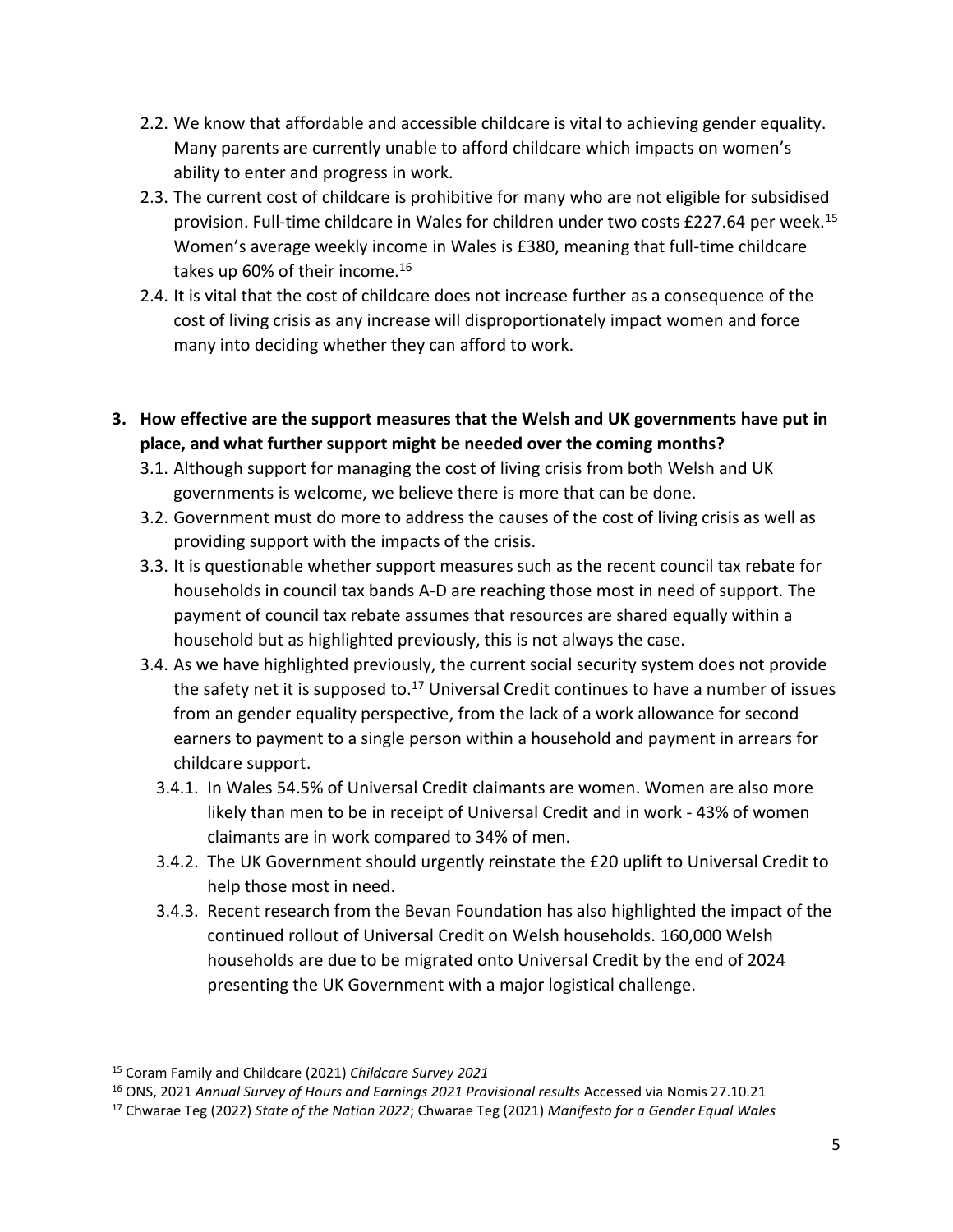- 3.4.4. Not only does the number of households to be migrated present a logistical challenge, but many of those in receipt of legacy benefits are likely to be unable to work, have a long-term health condition, and are more likely to have children.
- 3.4.5. There is a real risk that in the process of rolling out Universal Credit, households will experience major financial hardship or fall through the cracks of the social security system.
- 3.5. It's also important to note that this crisis is hitting at a time when Wales is seeing a reduction in funding that is focused on tackling poverty and inequality. European funding has enabled projects and programmes to be delivered across Wales, that support those who are most marginalised and tackle the root causes of inequality.
	- 3.5.1. While the funding announced by the UK Government to date through the UK Shared Prosperity Fund (SPF) is welcome, analysis suggests that Wales will be receiving less than under the previous funding regime. We would like to see prior commitments met, which outlined that Wales would not receive less money than under EU-funding.
	- 3.5.2. The lack of Wales-wide infrastructure for the administration and delivery of the SPF presents a particular challenge in tackling issues such as poverty and inequality in a strategic way. Although issues such as these affect different communities differently, the lack infrastructure for Wales-wide working risks funding being awarded to ineffective interventions and needless duplication.
	- 3.5.3. The UK Government's approach to Levelling Up is explicit in that its approach is based on 'Place', as opposed to 'People'. We are concerned that equality and diversity are not central to the aims of the SPF, and that communities of people who share common barriers to full participation in labour market and society regardless of their geography could be overlooked in a place based approach- for example women, people of colour, disabled people. In order to deliver on the goals of the SPF, it is vital that equality and diversity are central to the planning and awarding of funding since we need to ensure that that the Fund delivers for everyone and does not further entrench long-standing inequalities.

### **Conclusion**

Due to long-standing inequality, women are at risk of being disproportionately impacted by the cost of living crisis. Women dominate in low paid, insecure work, are more likely to go without in order to make ends meet and are more reliant on public services such as childcare.

As the crisis deepens we are likely to see increased risk of hardship among women, particularly for ethnic minority women, disabled women and others who face intersectional disadvantage.

The response from both the Welsh and UK Governments must recognise the gendered nature of this crisis, and ensure that any action taken responds to the different experiences and needs